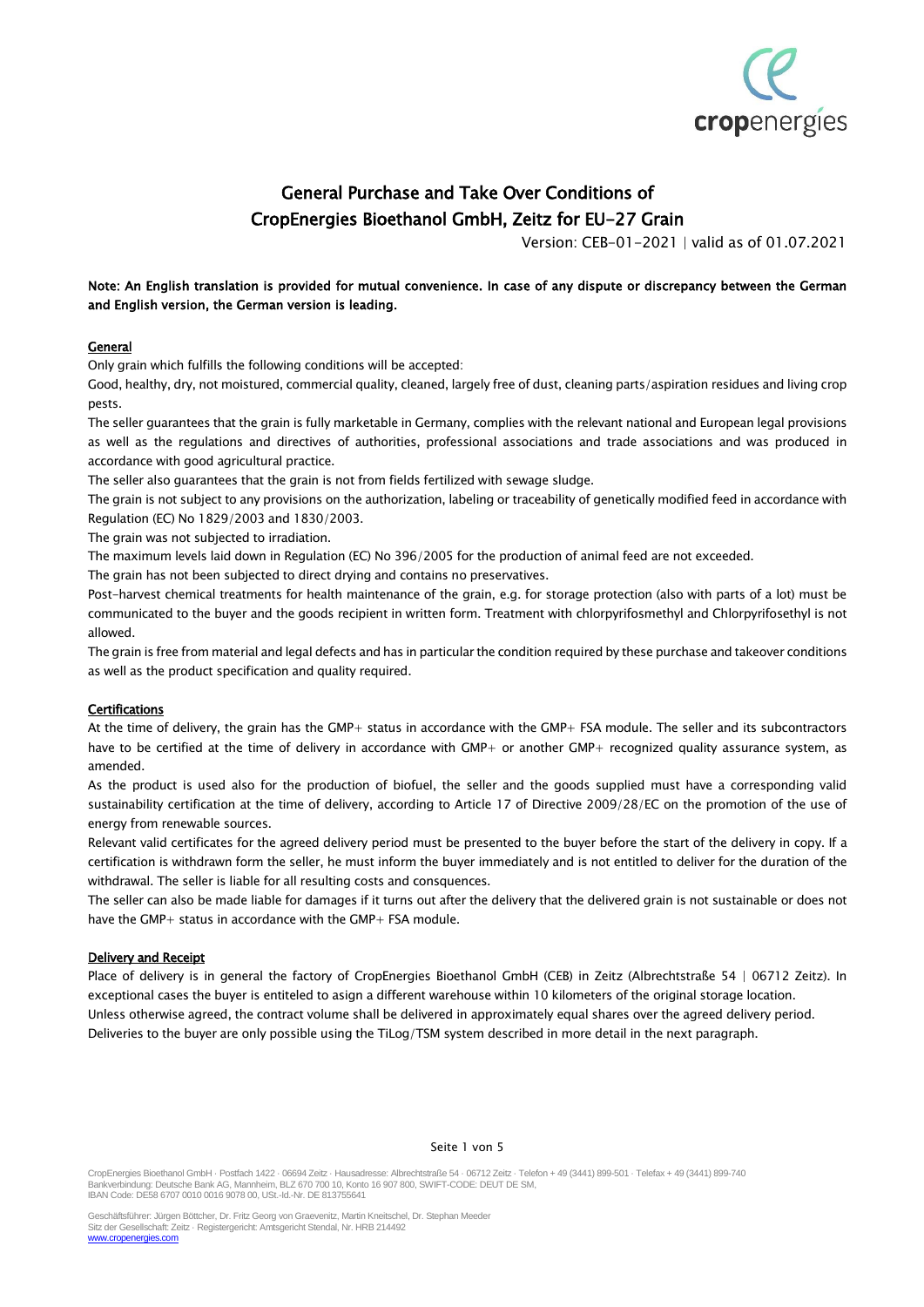

# - TiLog/TSM

To book the deliveries, an internet-based system is used. It is required that the seller signs a user agreement with the platform operator. The first contact is made by the buyer. Each booking is subject to a charge for buyer and seller. The costs are based on the fee regulation of the platform operator.

When booking in TSM/TiLog, the seller is required to provide the following information:

- The VAT number is mandatory when booking deliveries or making an appropriation. This binding information will be taken into account when the credit note is created. Vendors with multiple VAT numbers are required to ensure that the correct data is provided when booking or making an appropriation.
- Specification of harvest year according to the EU grain year
- Specification of country of origin
- Information regarding sustainability (certificate, partial default value or specific value (NUTS2-value))

In the case of incorrect information, requiring an alteration after delivery, we reserve the right to charge an administrative fee of  $\epsilon$  35 per transaction.

After the delivery the seller can see the quantities and analysis values determined at delivery in TiLog/TSM.

#### - Delivery by Truck (Call)

The seller is assigned a weekly call quantity. Afterwards the booking in the TiLog/TSM-system is possible. The seller is responsible for the booking and the adherence to the binding delivery dates.

The booked delivery dates are considered as an option contract agreement within the meaning of the Unified Contract Terms for the German Cereals Trade. If these delivery dates are not met without a written notification, the seller is automatically in default.

In general, the seller is obliged to inform the logistics department of the plant about non-fulfillment or postponement of delivery dates.

The seller is obliged to submit a duly completed delivery note to the grain laboratory before sampling of the truck. The delivery note must enable a clear traceability of the goods.

The delivery can only be done with backward tipping trucks.

Compliance with GMP+ requirements is regularly monitored at the place of delivery

Persons entering or driving on the premises are obliged to comply with the safety and hygiene regulations and the instructions of the personnel of the factory. The regulations are visible at the factory gate.

The truck acceptance times for the individual types of grain result from the quantity release by the buyer in TiLog/TSM. Demurrage will only be granted if the buyer is culpably responsible for a delay in acceptance and the seller has arrived within his originally booked time window in TiLog/TSM.

#### - Delivery by Train

Railway station nr.: 80236091

Deliveries by train must be coordinated, agreed and confirmed in written form with the logistics department in Zeitz till 15th of the month before delivery month. Following the written confirmation by both parties, the appointment is to be considered an agreement for an option contract within the meaning of the Unified Contract Terms for the German Cereals Trade.

The seller is offered maximum three alternitive delivery dates within the agreeed period of delivery. In case there is no agreement and written confirmation between both parties the buyer has all the rights of non fulfument within the meaning of the Unified Contract Terms

For deliveries by train, the logistics department in Zeitz does the booking in TiLog/TSM.

For contractual reasons, the communication must be between buyer and seller. Contact with third parties is purely informal and does not have any contractual effect.

The seller is obliged to send in good time (preferably directly after loading of the train; for weekend arrivals at the latest by Friday 12:00; if the train arrives between Monday and Friday latest the day before until 12:00) an appropriation with wagon list, contract number, year of crop and cultivation country, VAT number, information on sustainability and traceability to the logistics department in Zeitz.

#### Seite 2 von 5

CropEnergies Bioethanol GmbH · Postfach 1422 · 06694 Zeitz · Hausadresse: Albrechtstraße 54 · 06712 Zeitz · Telefon + 49 (3441) 899-501 · Telefax + 49 (3441) 899-740 Bankverbindung: Deutsche Bank AG, Mannheim, BLZ 670 700 10, Konto 16 907 800, SWIFT-CODE: DEUT DE SM, IBAN Code: DE58 6707 0010 0016 9078 00, USt.-Id.-Nr. DE 813755641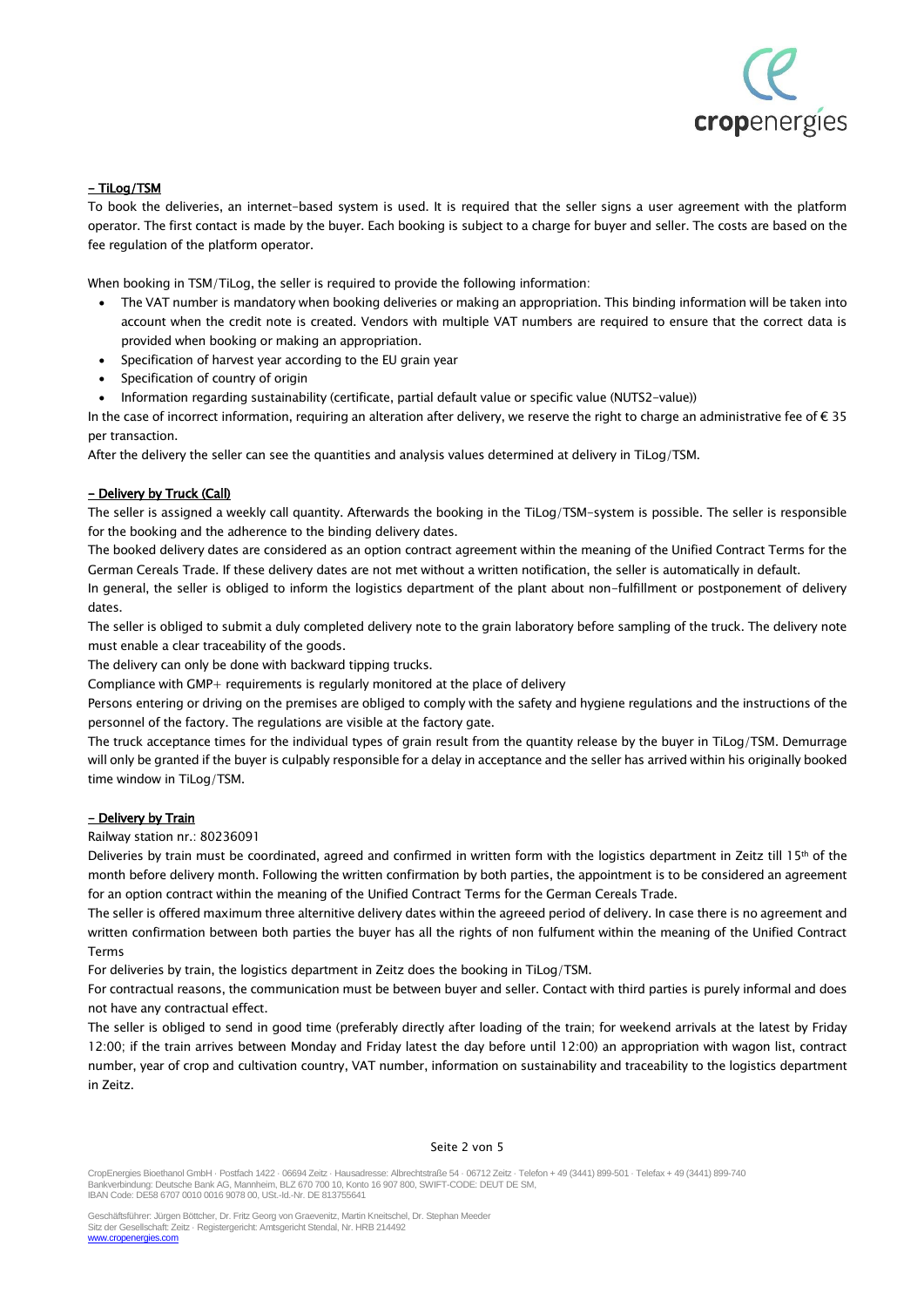

The seller is obliged to submit a loading sample or a quality certificate before unloading of the train. For corn deliveries the seller is also obliged to submit a certificate for DON and ZEA (as far as there is no sample available before the train is discharged) and as far as legally or e.g. required by GMP+ or if the purchaser determines increased levels of undesirable substances in certain regions/countries, the submission of a quality certificate before discharge is obligatory.

If the relevant documents/samples are not available before unloading of the train, the buyer reserves the right not to unload the train. All resulting consequences and costs are at the expense of the seller.

After the train has been completely unloaded, the seller receives a table with unloaded quantities and qualities. These serve as the basis for the credit note generation.

Wagons that can not be opened with customary tools and adequate force, or whose condition does not correspond to the proper use, or whose permanently attached operating levers to open the unloading device do not work, are not unloaded. All resulting consequences and costs are at the expense of the seller.

The buyer reserves the right to exclude individual types of wagons from delivery if they require a disproportionate effort during unloading or can not be properly emptied in accordance with German accident prevention regulations.

The exact conditions for the transfer of block trains or wagon groups to our industrial spur (WÜST) can be requested in written form. A train operating company commissioned by the seller, may only enter the industrial spur if the locomotive driver has been instructed by the rail operations manager of CropEnergies in advance, and the service order of the industrial siding has been confirmed in writing. If no instruction of the train operating company by the rail operations manager in Zeitz took place before delivery, no entry can be made. All costs and consequences are at the expense of the seller in this case.

#### Unloding time for trains:

Train size  $<$  1.200 mt 1 day Train size  $> 1.200$  mt 2 days

Unless otherwise agreed, the specified unloading times apply, if the train is passed on to our industrial spur in time on the agreed delivery day:

- Week days until latest 18:00
- Weekends and public holidays until 08:00

## Impediments to Fulfilment

Technical defects at the production plant of the buyer, which make their operation impossible, are explicitly an impediment to fulfilment, within the meaning of § 20 of the Unified Contract Terms for the German Cereals Trade.

## Sample Taking

Before accepting the goods, the buyer will take average samples per truck/wagon. Of these, a part is examined prior to unloading for the parameters relevant to the contract, and a retention sample is kept for a period of six months for the purpose of traceability. The seller may, at his own expense, instruct a recognized/accredited control company to seal the samples during sample taking together with a representative of the buyer.

Unless otherwise agreed between the parties, the quality determined at the place of unloading is final.

## **Analyses**

The analysis at delivery takes place in the in-house laboratory of the buyer. Only defined analysis methods are used to determine the quality parameters.

If the buyer has analyses carried out at an external laboratory that determine an exceedance of the specified limits, the seller may initiate an arbitration analysis within 5 working days. This also applies to the quality assessments of the buyer at the time of delivery. If the seller requests an arbitration analysis, the retention sample will be divided and sent to the arbitration laboratory on account of the seller. The seller has the right to monitor the division of the sample.

In these cases, the Detmolder Institut für Getreide- und Fettanalytik (DIGeFa) is defined as the arbitration laboratory. If the DIGeFa can not analyse a particular parameter, a laboratory accredited for the corresponding analysis in grains is agreed. If the arbitration laboratory determines different values, the mean of the two results is binding.

#### Seite 3 von 5

CropEnergies Bioethanol GmbH · Postfach 1422 · 06694 Zeitz · Hausadresse: Albrechtstraße 54 · 06712 Zeitz · Telefon + 49 (3441) 899-501 · Telefax + 49 (3441) 899-740 Bankverbindung: Deutsche Bank AG, Mannheim, BLZ 670 700 10, Konto 16 907 800, SWIFT-CODE: DEUT DE SM, IBAN Code: DE58 6707 0010 0016 9078 00, USt.-Id.-Nr. DE 813755641

Geschäftsführer: Jürgen Böttcher, Dr. Fritz Georg von Graevenitz, Martin Kneitschel, Dr. Stephan Meeder Sitz der Gesellschaft: Zeitz · Registergericht: Amtsgericht Stendal, Nr. HRB 214492 [www.cropenergies.com](http://www.cropenergies.com/)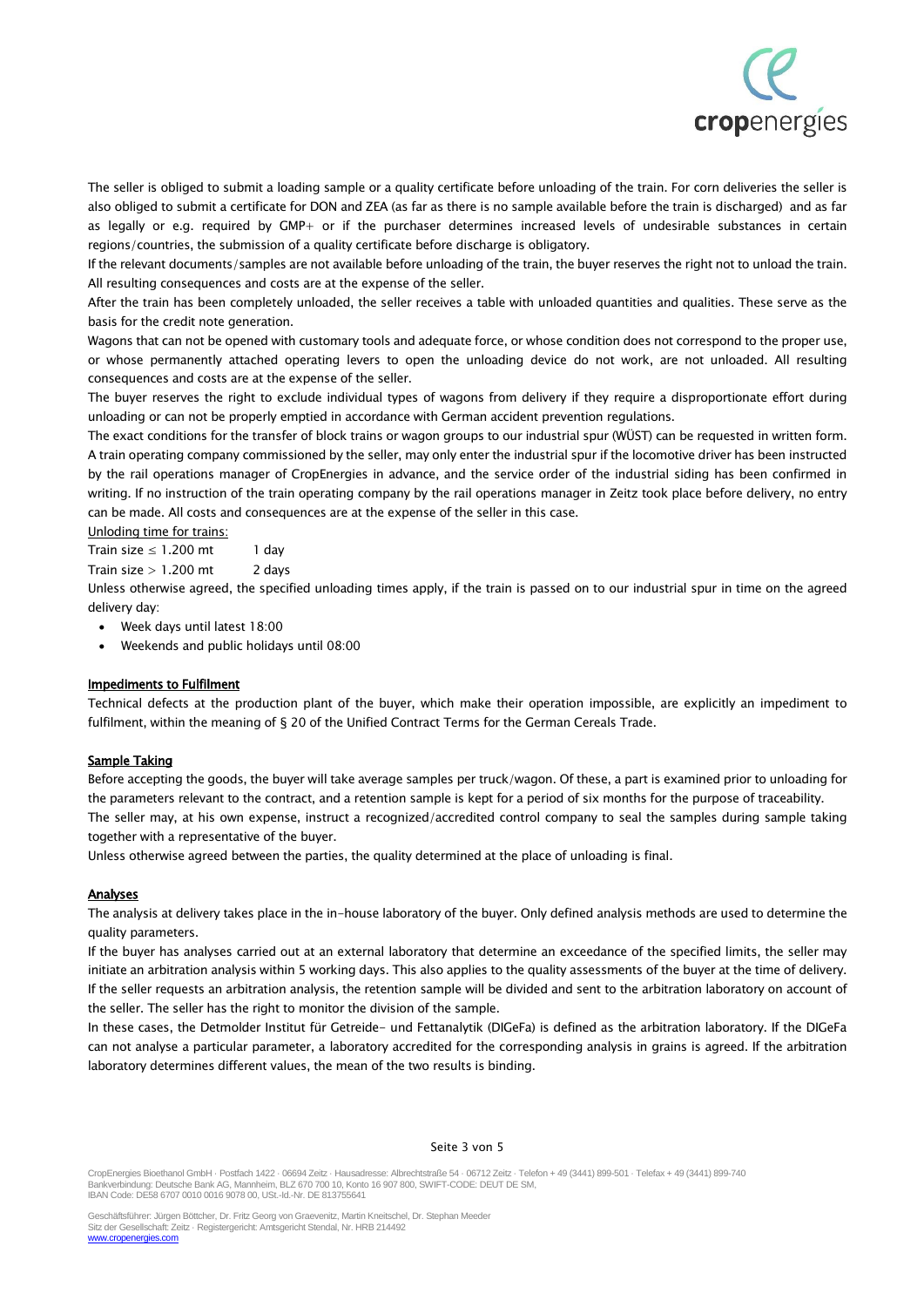

#### **Quantity Margins**

Unless otherwise agreed, the contractually agreed quantity is defined as min./max. quantity. With a remaining quantity of  $\lt 15$  mt delivery and acceptance are not required. With a remaining quantity of  $> 15$  mt delivery and acceptance are required.

#### **Weight**

The weight determined on the calibrated scales of the buyer is binding. The determined analysis data as well as the weight are documented on the weighing slip, which every truck receives on leaving the weighing platform at the exit.

In the case of a block train delivery, the seller receives a discharge report from the logistics department in Zeitz after unloading is completed. Unless the discharge report is objected within 5 working days, the stated data is considered final. In addition, the data is available in the system immediately after delivery of the goods.

#### Payment

Unless otherwise agreed, the payment of the goods takes place within 14 days after delivery by credit note procedure for each truck/wagon including possible quality deductions. Credit notes will only be sent via email.

Payments are made exclusively to the bank details filed with the buyer. If these data change, the seller is obligated to inform the buyer in good time.

In the event of a subsequent change of credit notes due to incorrect information provided by the seller or one of his agents, a processing fee of € 35 per changed delivery will be charged for the additional administrative costs.

#### Frame Contracts

The pricing of frame contracts is done by mutual agreement on the screen at the bid price or against actuals. At the latest on the date specified in the frame contract. In general at least 500 mt have to be priced.

#### Ranking of Contract Documents

If the individual contract documents contradict each other, the following order of priority is determined for their validity:

- 1. Written confirmation of the individual trade by the buyer or a broker authorized by the buyer.
- 2. General Purchase and Take Over Conditions of CropEnergies Bioethanol GmbH, Zeitz for EU-27 Grain and subsequently:
- 3. Unified Contract Terms for the German Cereal Trade in it its latest version at the time of delivery.
- 4. Supplier code of conduct (https://www.suedzucker.de/sites/default/files/2019-12/Verhaltenskodex\_fuer\_Lieferanten.pdf)

The written contract confirmation of the individual trade must always be signed by the seller and returned. The request for signature and return is not a request for a new contract, but serves solely for the mutual documentation of the agreed legal transaction. The validity of the contract remains unaffected even if the seller does not return the written confirmation countersigned. General sales conditions of the seller are not recognized, even if the buyer does not expressly contradict them. Collateral agreements, changes and additions to the delivery agreements must be made in writing and require the written confirmation of the buyer for their effectiveness. This applies in particular to changes in delivery dates or quantities.

## Place of Jurisdication

For all disputes arising out of or in connection with the purchase of EU-27 grain by CropEnergies Bioethanol GmbH, the arbitral tribunal of the Grain Traders Association of the Hamburg Exchange e.V. (Hamburg) is considered agreed under their rules of arbitration.

#### Seite 4 von 5

CropEnergies Bioethanol GmbH · Postfach 1422 · 06694 Zeitz · Hausadresse: Albrechtstraße 54 · 06712 Zeitz · Telefon + 49 (3441) 899-501 · Telefax + 49 (3441) 899-740 Bankverbindung: Deutsche Bank AG, Mannheim, BLZ 670 700 10, Konto 16 907 800, SWIFT-CODE: DEUT DE SM, IBAN Code: DE58 6707 0010 0016 9078 00, USt.-Id.-Nr. DE 813755641

Geschäftsführer: Jürgen Böttcher, Dr. Fritz Georg von Graevenitz, Martin Kneitschel, Dr. Stephan Meeder Sitz der Gesellschaft: Zeitz · Registergericht: Amtsgericht Stendal, Nr. HRB 214492 [www.cropenergies.com](http://www.cropenergies.com/)